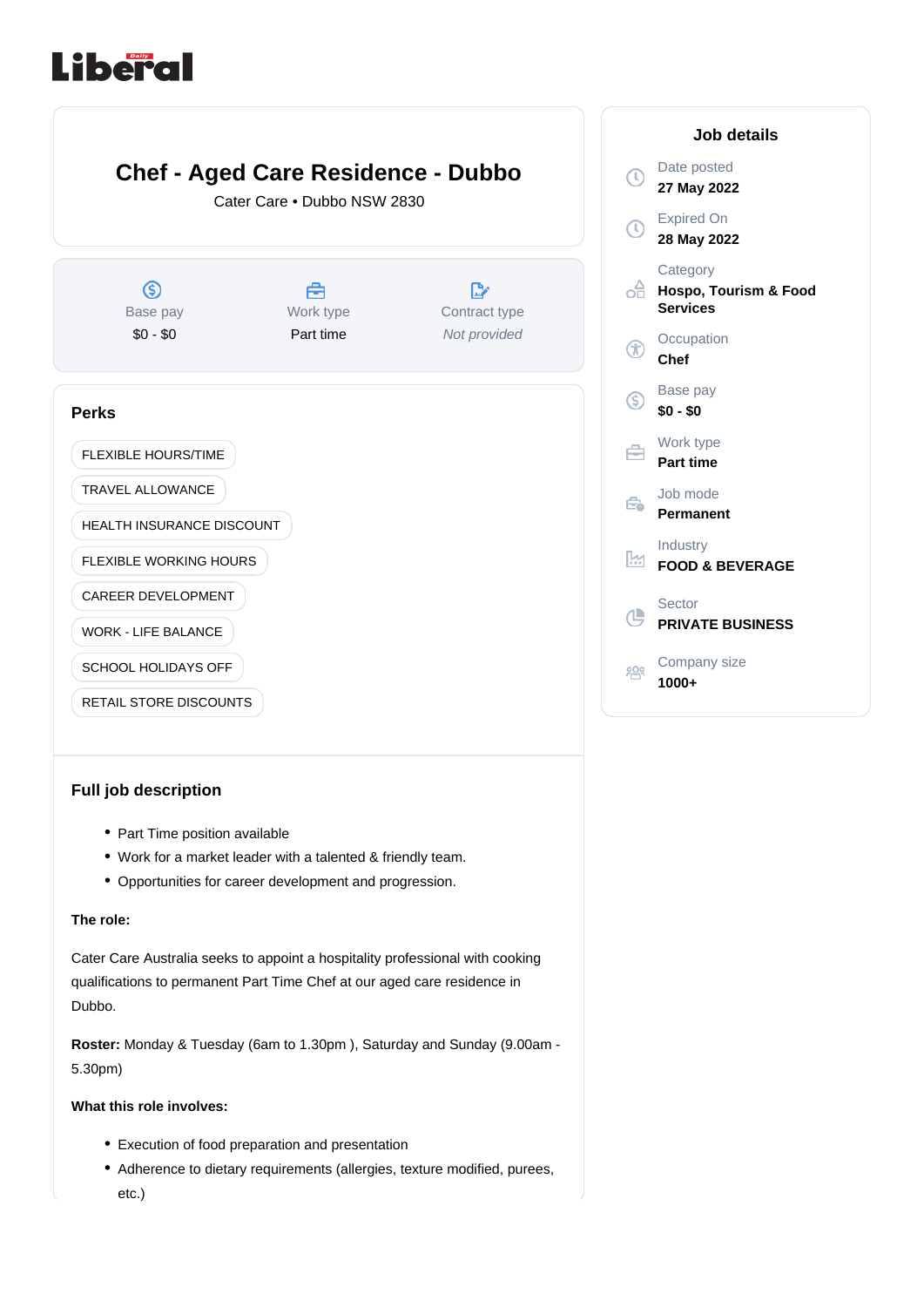- Stock ordering, rotation and stocktaking
- Maintain a clean kitchen, equipment and utensils
- Maintaining legislated food hygiene and general safety practices
- Fast, effective service provided with a smile
- Assisting the broader team as required

What we require from you:

- Certificate III (or similar) in Commercial Cookery
- Food Safety Certification (highly desirable)
- Experience in executing all aspects of kitchen operations and food preparation in an aged care, or similar catering environment
- Ability to work well with other team members
- A commitment to genuine, friendly customer service
- Motivation, enthusiasm and a positive 'can-do' attitude
- Ability to work in a fast-paced, challenging & time-sensitive environment
- Pride in personal appearance & hygiene

#### Why work for us:

Cater Care is a catering and facilities services provider which is 100% Australian owned and operated, a fact that positively sets us apart from many of our competitors. At Cater Care, we create a home away from home for thousands of people from all walks of life. In a home it's the little things that count, and they're the things we take care of. Since establishment in 1999, Cater Care has enjoyed substantial growth based on its growing reputation to become a recognised and highly respected service provider throughout Australia. Cater Care is committed to being Australia's leading food service provider by achieving continual improvement through innovative services within our market sectors; education, business and industry, aged and residential care, defence and remote services.

We have a unique culture that can only be attributed to the people that work for us. To assist you in deciding whether you would like to work for us, please head over to our website to view our EVP, Values, The Cater Care Way and Employee Benefits.

#### [Please click here to review our EVP and Employee Benefits](https://www.catercare.com.au/working-for-us/)

#### [Please click here to learn about the Cater Care Way.](https://www.catercare.com.au/the-cater-care-way/)

Cater Care values Workplace Diversity, and we recognise that we are strengthened by it. We invite all to apply to our roles, and we encourage Aboriginal and Torres Strait Islands people to consider a career with us.

#### To apply:

Please click "Apply for this job". If your work history aligns with the key selection criteria for the role, one of our recruitment coordinators will be in touch. Please, no agencies.

Please note: